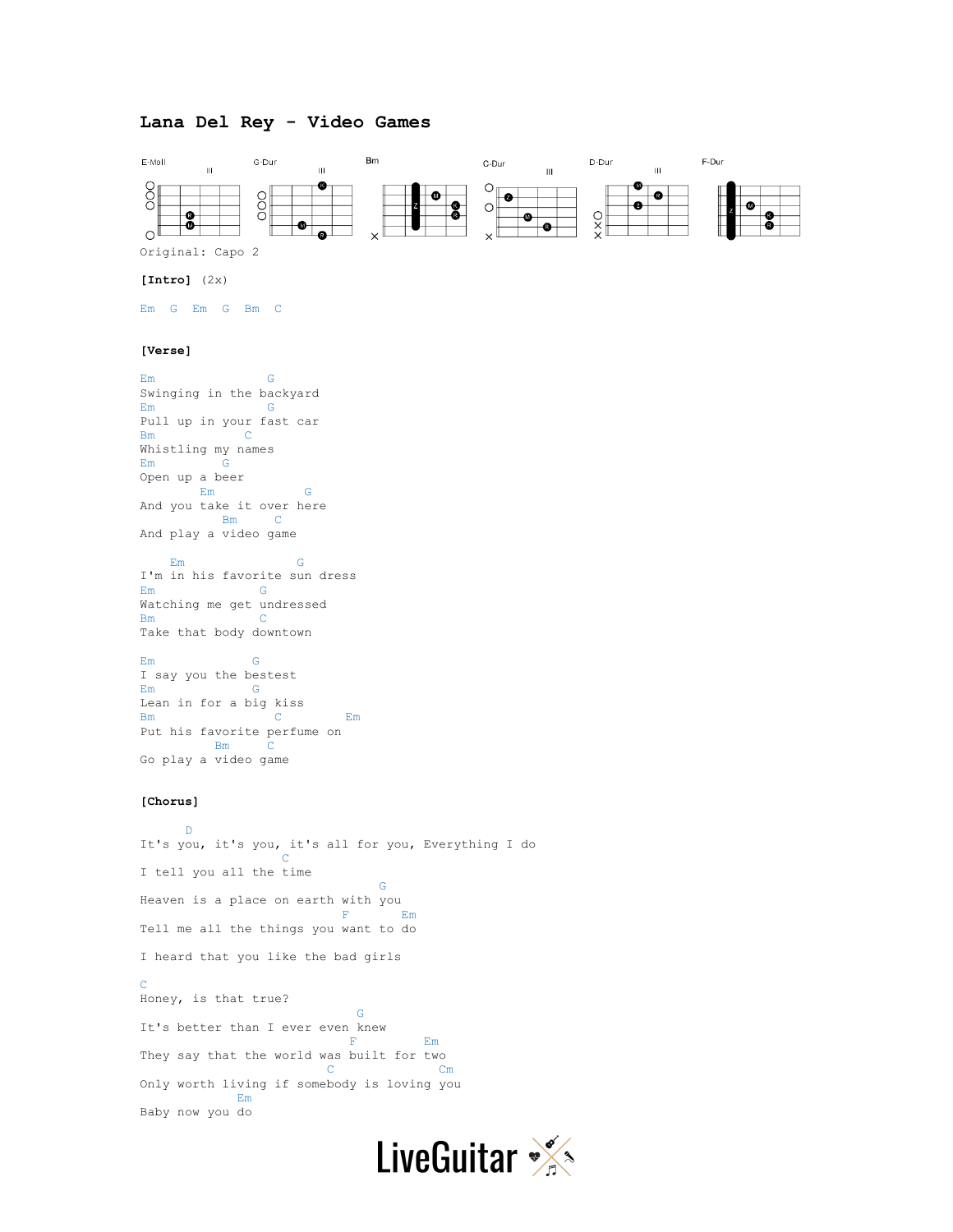#### **[Instrumental]**

Em G Em G Bm C

### **[Verse]**

Em G Singing in the old bars<br> $F_m$ Em G Swinging with the old stars<br> $F_{\text{Rm}}$  $Bm$ Living for the fame Em G Kissing in the blue dark Em G Playing pool and wild darts Bm C Video games Em G He holds me in his big arms<br> $F_m$ Em g Drunk and I am seeing stars Bm C This is all I think of Em G Watching all our friends fall Em G In and out of Old Paul's Bm C This is my idea of fun Bm C Playing video games

# **[Chorus]**

 $D$ It's you, it's you, it's all for you, Everything I do **Contract Contract Contract Contract Contract Contract Contract Contract Contract Contract Contract Contract C** I tell you all the time **G** Heaven is a place on earth with you F Em Tell me all the things you want to do I heard that you like the bad girls  $\overline{C}$ Honey, is that true? General Control of the Control of General Control of the Control of Control of Control of Control of Control o It's better than I ever even knew F Em They say that the world was built for two  $\begin{array}{cc} \mathbb{C} & \mathbb{C} \end{array}$  C Cm Only worth living if somebody is loving you Em Baby now you do

# **[Interlude] (2x)**

G Em G Bm C Now you do, now you do, now you do